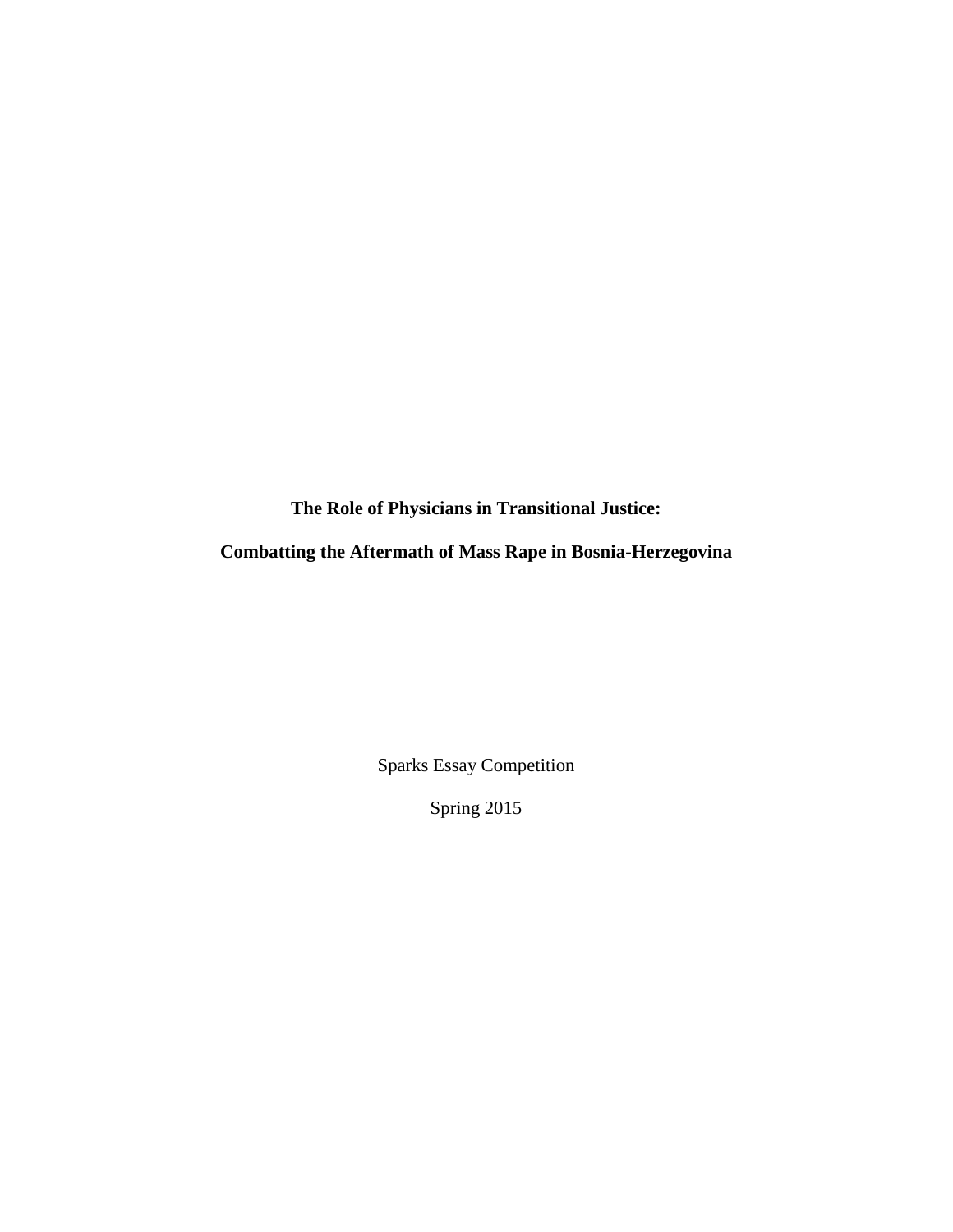### **Introduction**

During the early years of the war in Bosnia-Herzegovina, journalists commonly used the term "ethnic cleansing" to describe the systematic rape, torture, forced resettlement, and mass killings that were utilized by the Bosnian Serbian Army in their nationalist quest for a greater Serbia. It is estimated that between 100,000 and 250,000 people, mostly Bosnian Muslims, were killed between 1992 and 1995 (Rosner & Powell 2006).

While these violations continued for years, it was legally unclear as to whether the actions of the Serbs constituted genocide or justification for international humanitarian intervention – until July 1995, when over 8,000 Bosniak Muslim men and boys were murdered and thousands of women were rounded up and raped repeatedly in the United Nations-declared "safe zone" Srebrenica. Due to complicated legal framework still under debate, it is difficult to determine whether or not Srebrenica was the only true case of "genocide" as defined by international law. However, it is clear that regardless of legal definitions, the atrocities committed against Bosniak Muslims in the 1990s left communities in shards of what they once were.

Srebrenica is often discussed and memorialized in the rhetoric surrounding the conflict. Rarely do these discussions address the thousands of women brutally raped and demoralized during the war – an estimated 20,000-50,000. One judge of the International Criminal Tribunal described these rapes as a woman, "experiencing a death, and still being forced to exist (Jelagic, 2011).

This point is elaborated on Prof. Cybele Cochran, through the testimony of women in Sierra Leone:

*"'The women in our village did not speak to the TRC [truth and reconciliation commission] because they would have to say that they had been raped not once but many*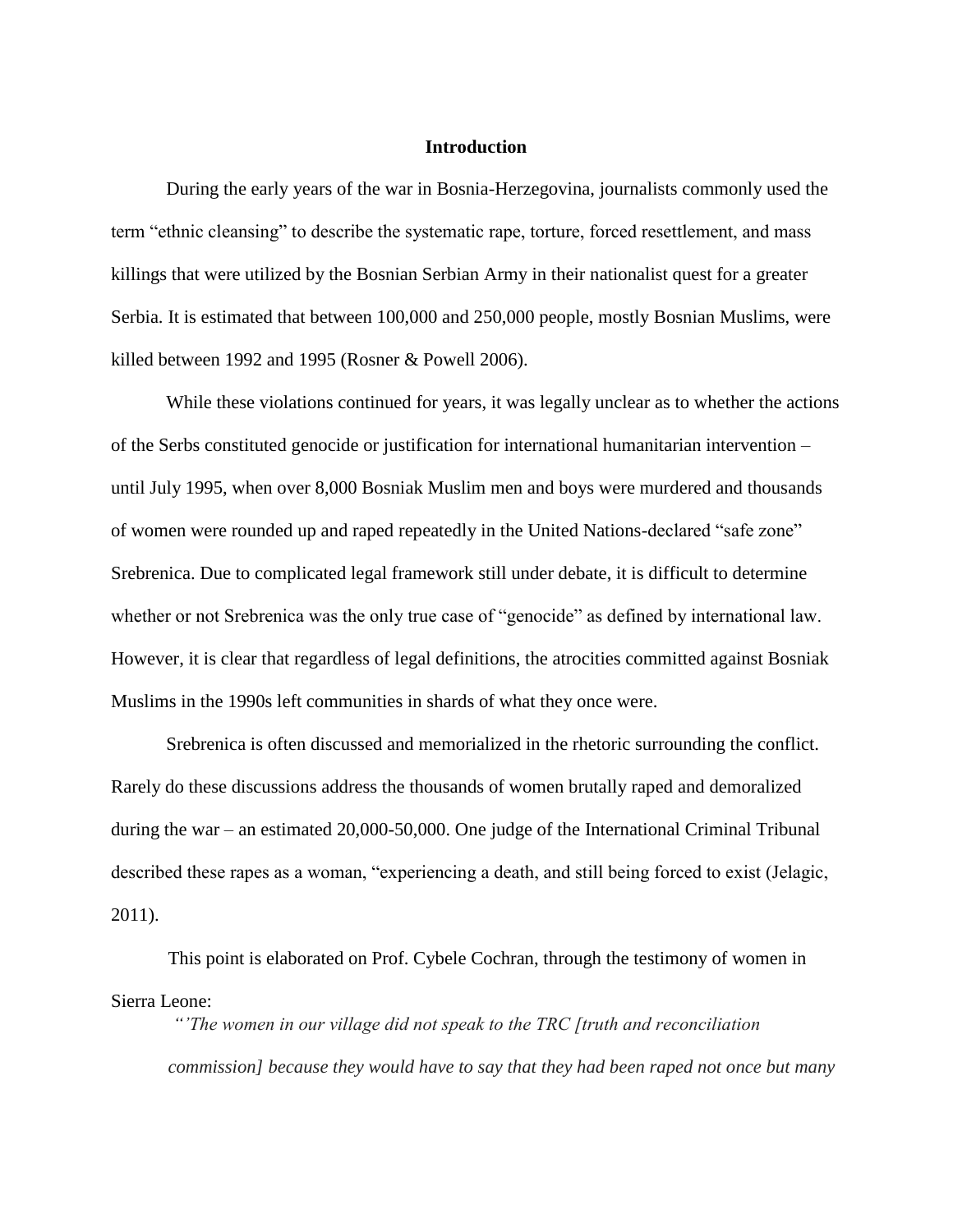*times, and they were not prepared to let others know this truth about what happened to them.' Victims speak instead about what happened to others, especially the dead: husbands, brothers, sons, and relatives. It is only natural that they would share the stories for those who cannot speak for themselves, but in doing so their needs are disregarded. Hiding the complete truth disrupts access to crucial rehabilitation services. It also prevents a truth commission from accomplishing its mission of documenting the history of a conflict. Only a partial and a male-centric truth is told in the absence of women's accounts. As a result, truth commissions can become inadvertently biased towards men"* (Cochran 2008).

Due to the personal nature of the trauma endured, international stigmatization, and historical precedent, sexual violence against women often goes unreported and un-convicted. It is known as the least condemned of all war crimes.

A physician's role is unique in its ability to bring perpetrators to justice, as well as provide women with much needed medical and psychiatric care – through meticulous scientific research and by providing compassionate care for survivors of war rape.

It is the purpose of this paper to discuss how medical professionals can play an important and necessary role in providing justice for women. Specifically, this paper will examine the role of war-related sexual violence in Bosnia-Herzegovina and the chronic effects this continues to have on victims. It seeks to examine the imperative role that physicians and healthcare workers can and should play in seeking justice for victims of mass rape and crimes against humanity.

## **The Role of War Rape in Bosnia-Herzegovina**

Armed conflicts disproportionately take a toll on civilian populations – particularly vulnerable are women and children. International law, however, historically provided little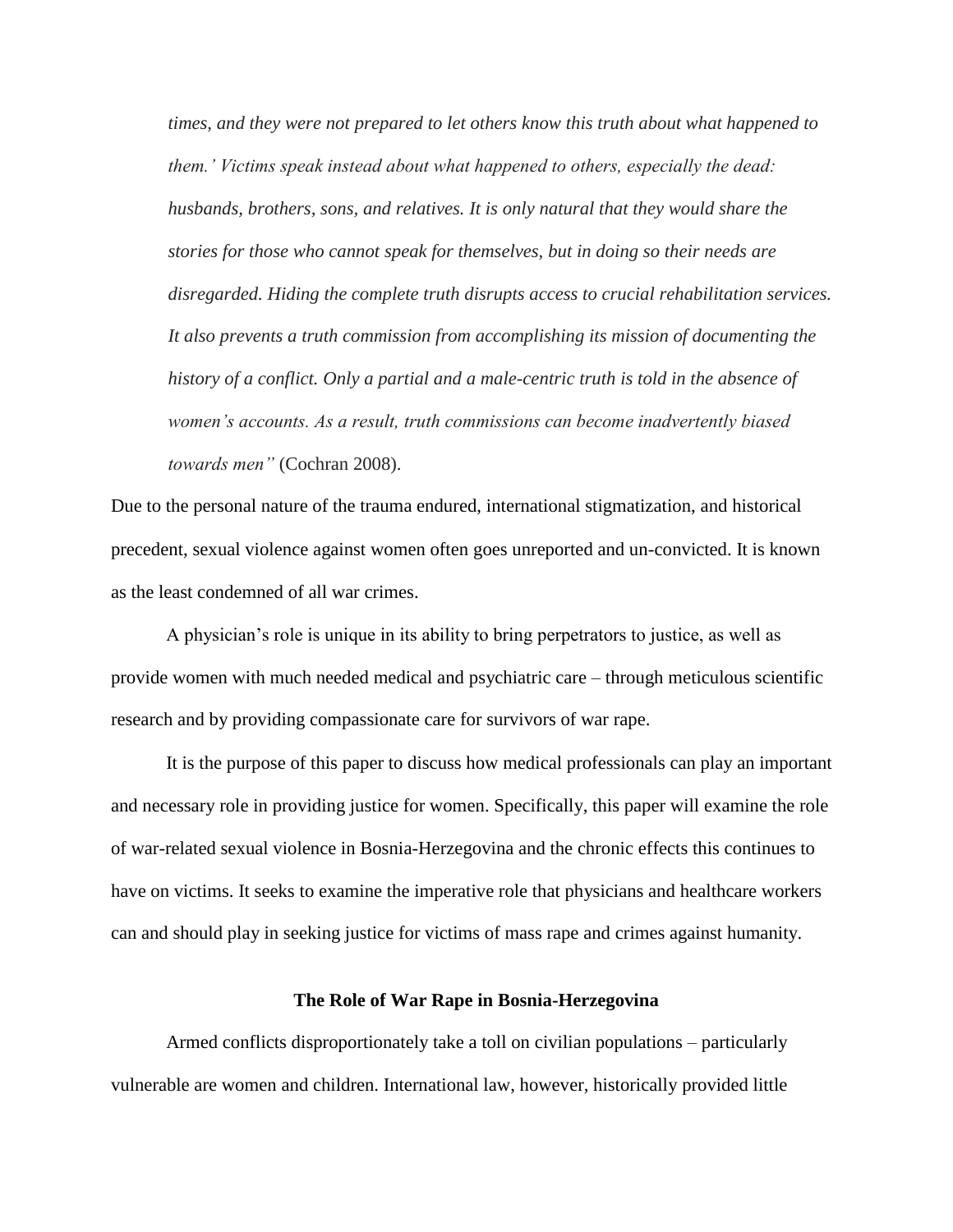protection for women from sexual violence until the 1990s. Article 46 of the Hague Conventions in 1907 granted to women that their, "family honor and rights were to be respected." This touched upon the fact that rape was illegal in war, but made the argument based upon a woman's honor and not rape itself as a violent crime. The Nuremburg and Tokyo Trials, too, hardly mentioned sexual violence against women, despite the fact that up to 2 million German women were raped by Soviet soldiers during the occupation of Germany (Heineman 1996). Historically, the viewpoint of leaders reflected the general consensus at the time – that rape is an inevitable byproduct of warfare, rather than part of its destructive force. Stalin reportedly stated that Yugoslavian politician Milovan Djilas, who was offended by the number of rapes occurring in his country, should "understand it if a soldier who has crossed thousands of kilometers through blood and fire and death has fun with a woman or takes some trifle" (Applebaum 2002).

In the early 1990s, the Yugoslav People's Army and the Bosnian Serbian Army began their campaign to reclaim Serbian areas of Bosnia for their vision of a greater Serbia. Reports of sexual violence leaking from the region were on such a huge scale as early as 1992 that it was clear systematic sexual violence against civilians was being employed by the Bosnian Serbs.

It is now estimated that between 20,000-50,000 women and girls from Bosnia-Herzegovina were raped during the war (Crowe 2013). Still, this number is impossible to derive accurately, because there is no clear definition of what it measures. It is not the number of rapes that occurred, total. Women were raped repeatedly, rendering this number significantly larger. One woman testified that it would be impossible for her to count the number of times she was raped. Inclusion of the number of women who died after being raped or after subsequent beatings, and were thus unaccounted for, would cause the number to expand substantially. Further, stigmatization of victims universally causes estimates of rape victims to be low. This is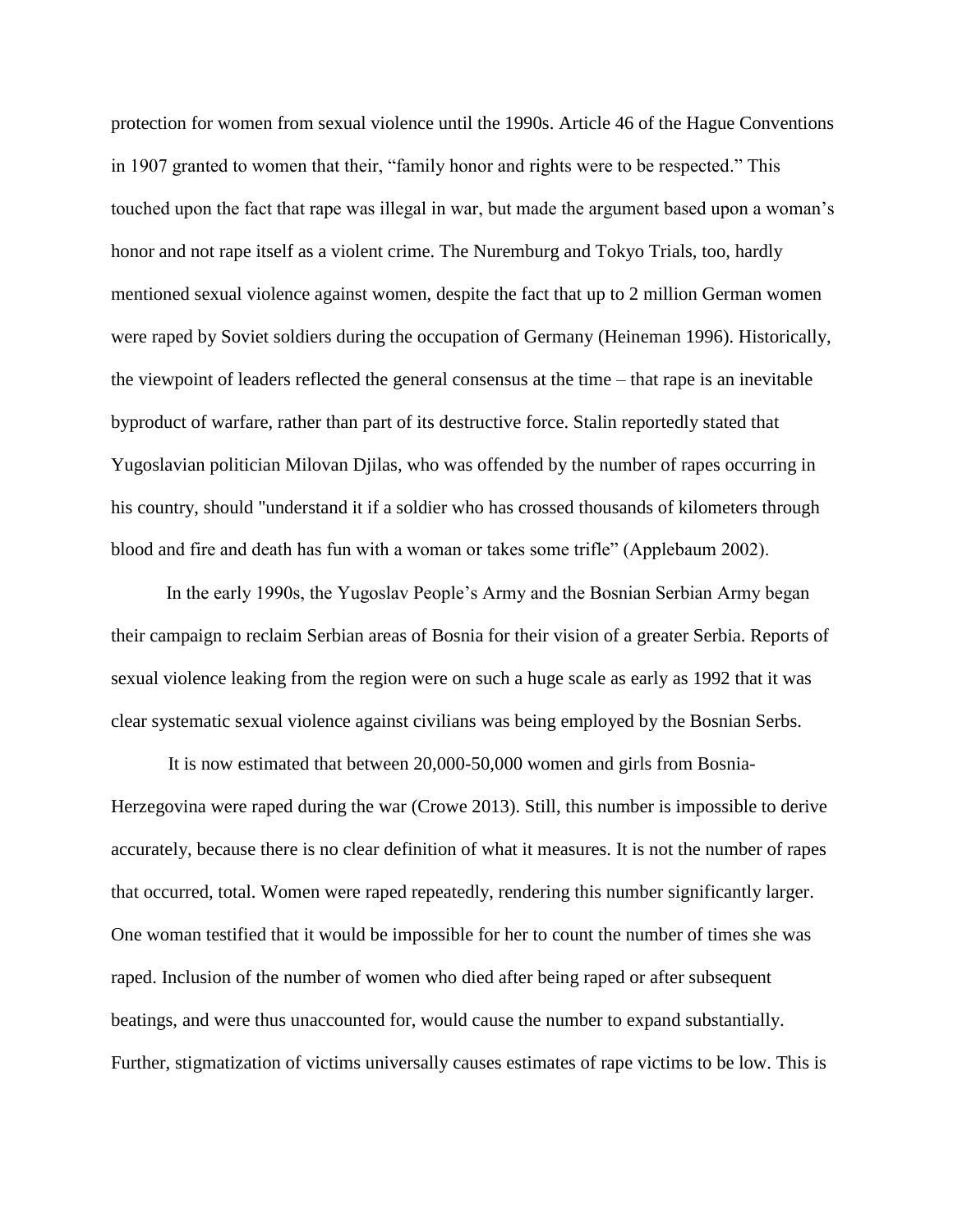especially true for societies in post-war Bosnia-Herzegovina, where survivors commonly report that stigmatization affects their daily lives and that their relationships have been significantly or completely changed since their rape (Husic, 2014).

Given the widespread and systematic nature of the sexual violence in BosniaHerzegovina, the International Criminal Tribunal for the former Yugoslavia (ICTY) was established in May 1993. The witness accounts from the tribunal are horrific and damning. Repeated rapes (oral, anal, and vaginal), sexual enslavement, torture, and trafficking of girls from soldier to soldier were pervasive. Girls and women were kept in hotels, schools, gymnasiums, houses, and police stations. Repeated rapes and beatings sometimes resulted in death. Bosnian women reported that they were raped repeatedly until impregnated, while being told they would bear Chetnik babies for Serbia. Women were commonly enslaved until abortion was no longer possible, then finally released.

The Tribunal found that rape could constitute torture in a case in the Laśva Valley, in central Bosnia, where a witness reported that the accused threatened to insert a knife into her vagina if she did not tell the truth, and she was then raped vaginally and orally. In another town called Foća, nine women and girls ranging from 12 to 24 years of age were kept in Commander Pero Elez's house, taken out one by one, and repeatedly raped each night by multiple soldiers. Another witness says she watched her six-year-old daughter raped by three soldiers before they killed her father. A 25-year old woman recalls being raped by a soldier, who then leaned back while he smoked a cigarette and told her he would have done worse – but he had a daughter her age, so he held himself back. (Jelagic, 2011).

While the ICTY has faced much academic and international criticism for its limitations, it is important to recognize that this was the first time in history that convictions were entered for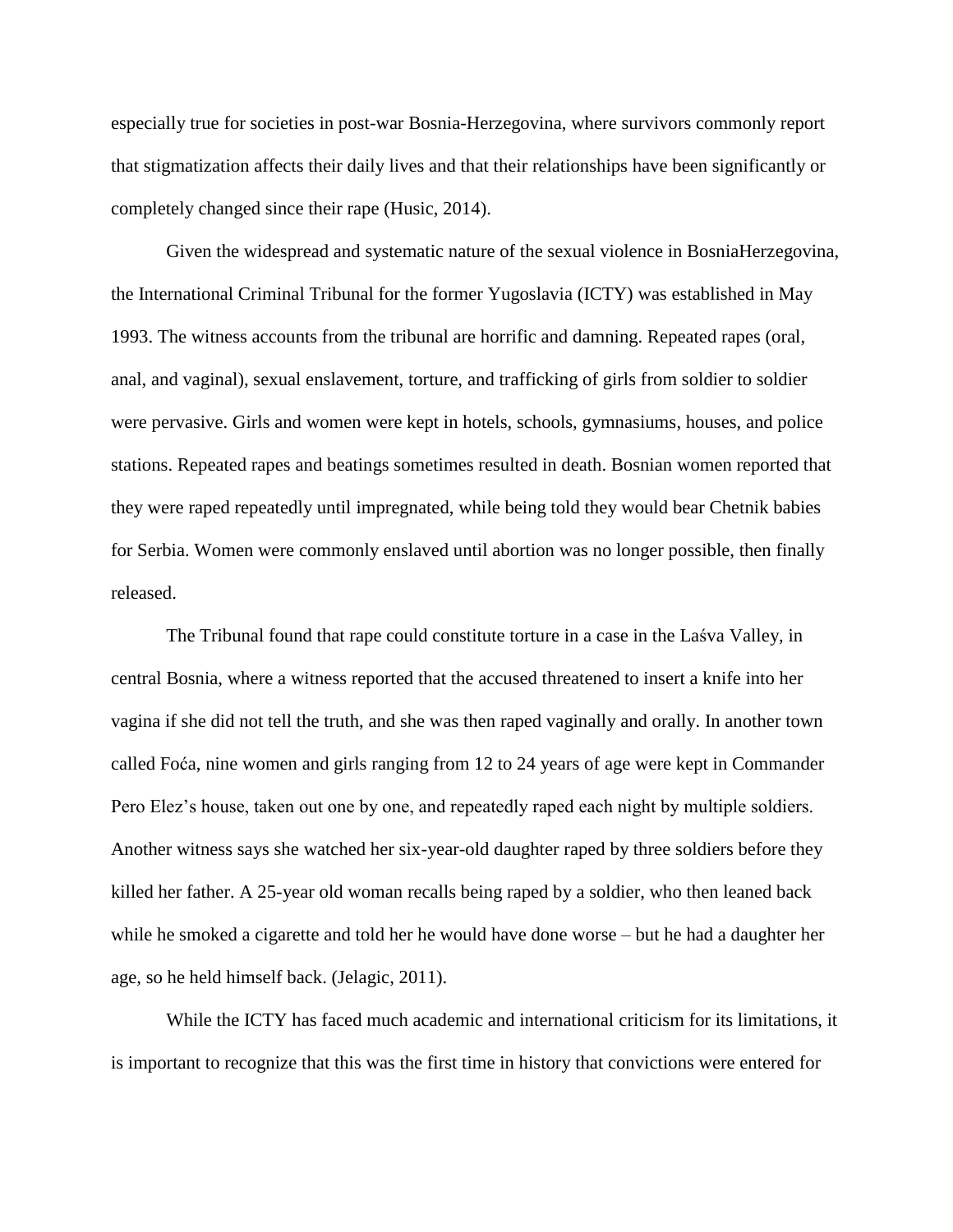rape as a form of torture, and for sexual enslavement as a crime against humanity in international law. It was also the first Tribunal in Europe that passed convictions for rape as a crime against humanity, following a previous case adjudicated by the International Criminal Tribunal for Rwanda (Husic, 2014).

This was the first time that sexual violence was considered to be an instrument of genocide – not a mere byproduct of war, but instead, part of the destructive force utilized by the perpetrators to degrade and dehumanize their victims and destroy their sense of ethnicity. The consideration of sexual violence as an act of genocide, the destruction of a people, should expand this from a "women's issue" to a global human rights disaster. Both rape and genocide are preventable, and thus places them under the scope of practice for all health professionals, particularly physicians.

#### **Chronic Health Implications of Mass Rape**

When a war ends, the peace treaty signed, and the international spotlight moves along– there remains thousands upon thousands of individuals whose lives are irreparably changed, and must build a new life from the destruction war leaves in its wake. The quality of life of these individuals remains significantly inferior to non post-conflict societies for years after the end of the war. This affects the country's development – Syria, for example, is estimated to have lost 35 years of development over the course of its four year long civil war. Bosnia-Herzegovina, twenty years after the end of the war, still struggles with its infrastructure, economy, and medical care.

The enormity of the trauma facing the thousands of rape survivors in Bosnia-Herzegovina is poorly documented – indeed, although reports of rape as a war strategy in many conflicts exist, there has historically been little systematic or wide-scale research about its health effects on survivors, and even fewer regarding its chronic health consequences.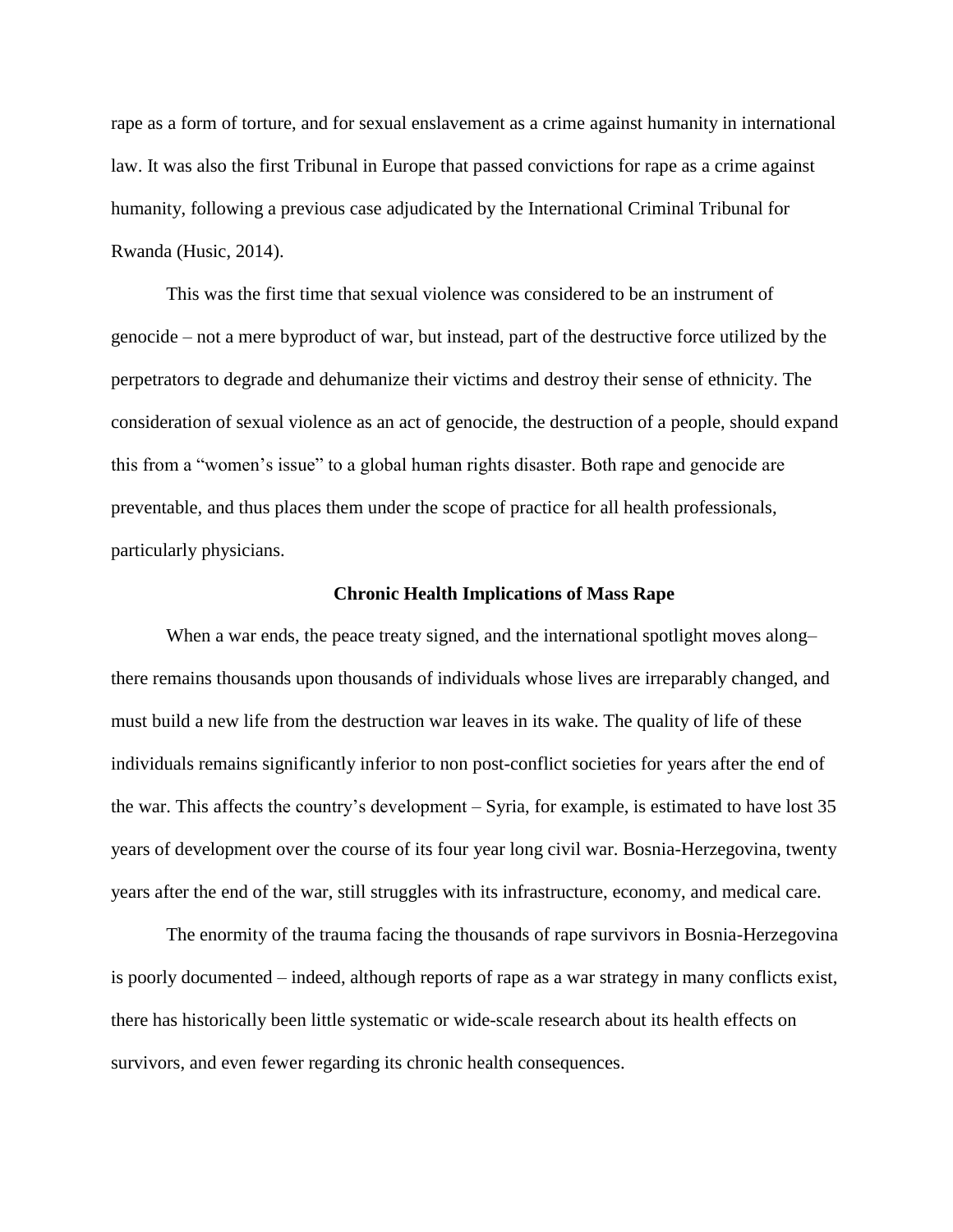It is well documented that the experiences of war or sexual violence are two of the most predictive experiences that lead to post-traumatic stress disorder (PTSD). Therefore – survivors of war rape not only experience sexual violence, but commonly the equally traumatizing experiences of murdered family members, forced expulsion, or losing their homes. This creates a multi-layered trauma that leads to an extremely high proportion of survivors suffering from severe mental health disorders, and more pronounced symptoms of PTSD (Folnegovic-Smalc, 1994). PTSD in these patients is typically associated with multiple comorbidities, including depression, somatization, and anxiety disorders (Klaric et al, 2007). In addition, post-war stressors play a large role in exacerbating PTSD symptomology – this has been underlined by several studies in Bosnia-Herzegovina that showed common findings in post-conflict societies, such as poverty, unemployment, ineffectual government, and impunity, pose additional serious threats to the mental health of survivors (Powell & Durakovic-Belko, 2002).

Studies of rape survivors, considered to be conducted in "civilian" settings, or not associated with war, have generated a typical list of signs and symptoms that are commonly associated with sexual violence. These include reproductive health problems, pain syndromes, eating disorders, gastrointestinal disorders, as well as increased rates of chronic diseases such as diabetes, arthritis, and headaches (Stein & Barrett-Connor, 2000). Sexually transmitted diseases and unwanted pregnancies are also common consequences of rape (Astbury, 2006). Survivors commonly report problems and anxiety with sex– likely stemming from the fact that rape, above all, is forced intrusion of a perpetrator into a woman's body, in an area that is specifically associated with her sexual identity and sexuality.

Research specifically on war rape with survivors in Albania, Kosovo, and BosniaHerzegovina in 1993 demonstrated similar findings to that of rape not associated with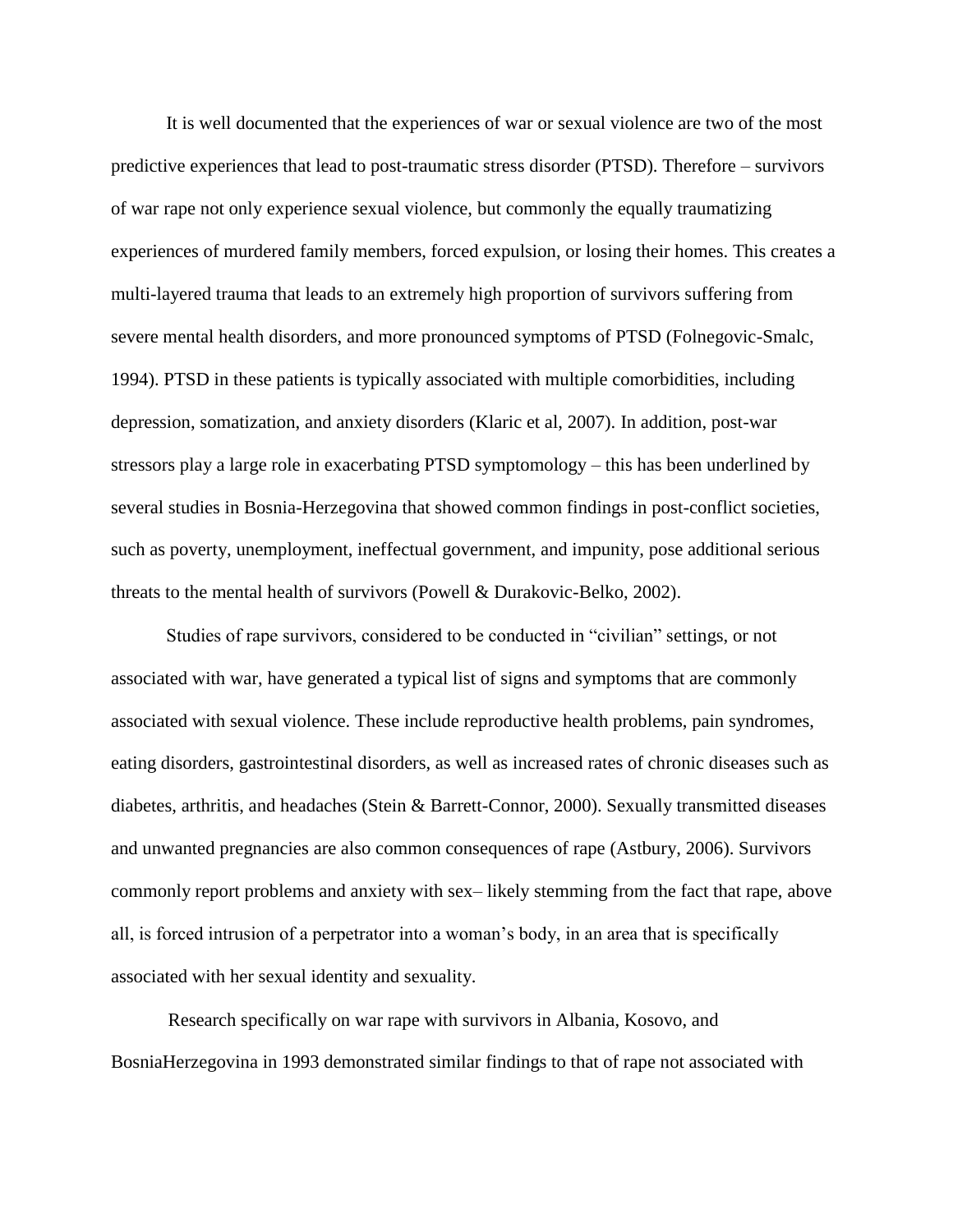war. Additionally, survivors exhibited high levels of rectal and genital injuries, bladder and rectal insufficiency, fistulas, and sexually transmitted diseases. Researchers also noted increased rates of pre-cancerous dysplasia or carcinoma of the cervix, carcinoma of the inner genitals, and breast cancer (Husic, 2014).

Medica Zenica, one of several non-governmental organizations that provide services to survivors of war rape, published the most comprehensive study in the region on the chronic health effects of war-related sexual violence in 2014. In the study, interviewers approached 51 survivors of rape who have utilized Medica Zenica's medical and psychological services since 1993 and administered psychometric measures and a questionnaire. The findings, director Sabiha Husic wrote, indicated that the "psychological and health situation of most survivors of war rape remains extremely alarming": 57% of participants currently suffer from clinically relevant PTSD symptoms. 70% state that the rape experience completely affects their life today. 65% of participants regularly take drugs; half of them for 20 years. Almost all of the participants take psychopharmacological medicine. More than 58% of the participants reported the presence of four or more gynecological problems and almost 11% reported cancer (Husic, 2014).

The report also identified that relationships between survivors and their families, particularly husbands and children, are significantly affected – 76% of women stated that the rape has influenced their relationship with men in general or their husbands today, 20 years later. One woman answered that, "I don't have any wish or need for sex, and of course I have never told this to my husband nor could I ever tell him." Another said, when asked how it had affected her relationship with her children, she said, "I never spoke about it with them in detail; they just know what happened to me. Simply they don't like to speak about it either."

# **The Current Landscape and Potential for Physicians in Transitional Justice**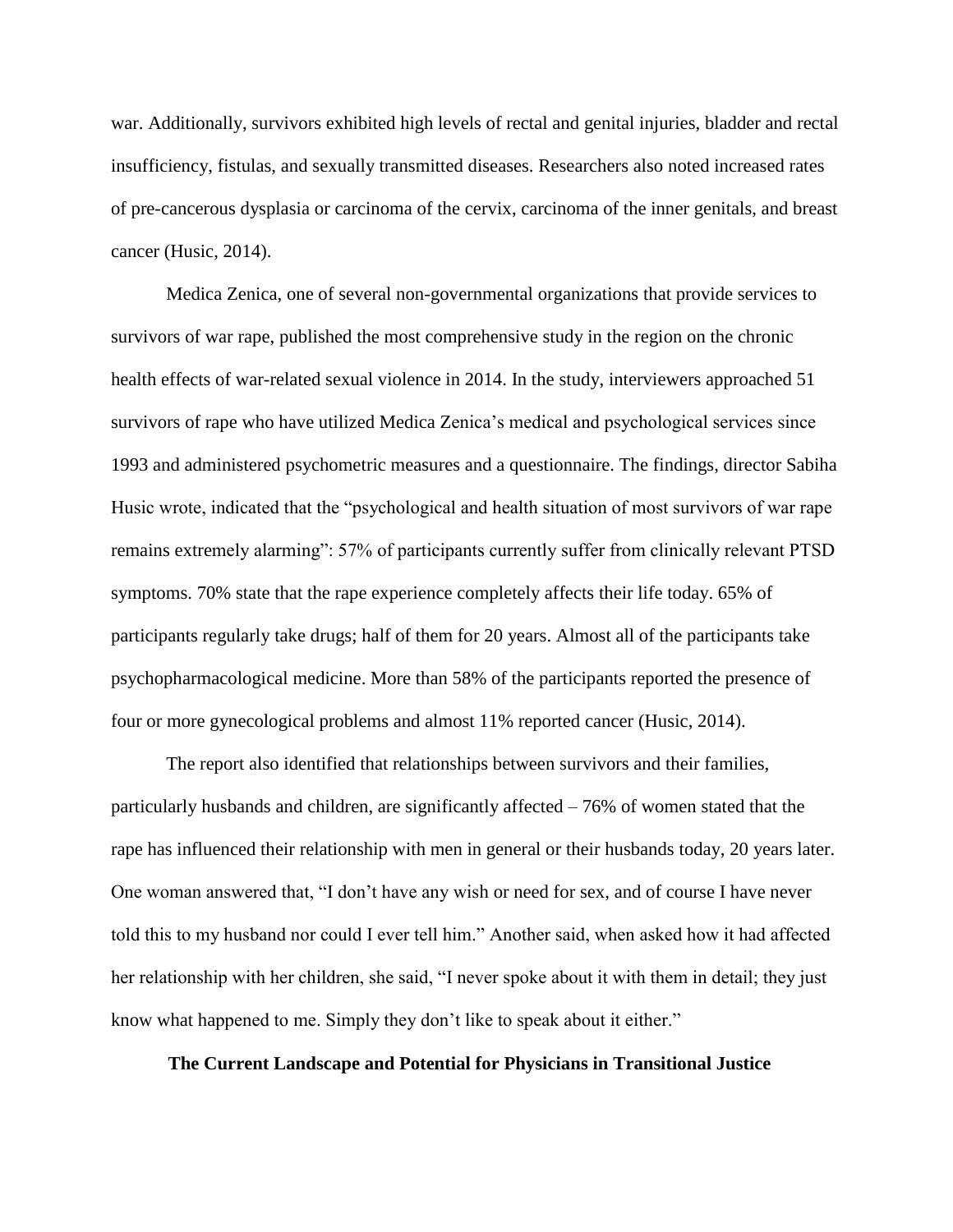The concept of transitional justice is one that addresses the aftermath of systematic human rights abuses in communities. This ideology recognizes that, on a huge scale and in many ways, post-conflict communities that have experienced genocide, crimes against humanity, or war crimes require years of transition to stability and that victims deserve justice to be established during these years. The term originated in the early 1990s, primarily in response to drastic changes in the political landscapes in Latin American and Eastern Europe and the demand for justice in these regions.

In international law, the 1988 decision of the Inter-American Court of Human Rights in Velasquez Rodriguez vs. Honduras found that all states have four fundamental obligations in the area of human rights to uphold transitional justice. These include: 1) to take reasonable steps to prevent human rights violations; 2) to conduct a serious investigation of violations when they occur; 3) to impose suitable sanctions on those responsible for the violations; and 4) to ensure reparation for the victims of the violations. Transitional justice is, by necessity, a holistic approach through all of these obligations (International Center for Transitional Justice, 2009).

Following the Dayton Accord in 1995, which effectively ended the war in BosniaHerzegovina and still governs the country under its constitution, the ability of the government to function productively has been crippled by an ineffective rotating presidency and ever-increasing bureaucracy, combined with a struggling economy. The ability to exert transitional justice through the state has been mostly ineffectual. It has therefore fallen upon nongovernmental organizations to provide the care that survivors require. The state should and must contribute to providing justice for victims – though this has yet to come to fruition in Bosnia-Herzegovina.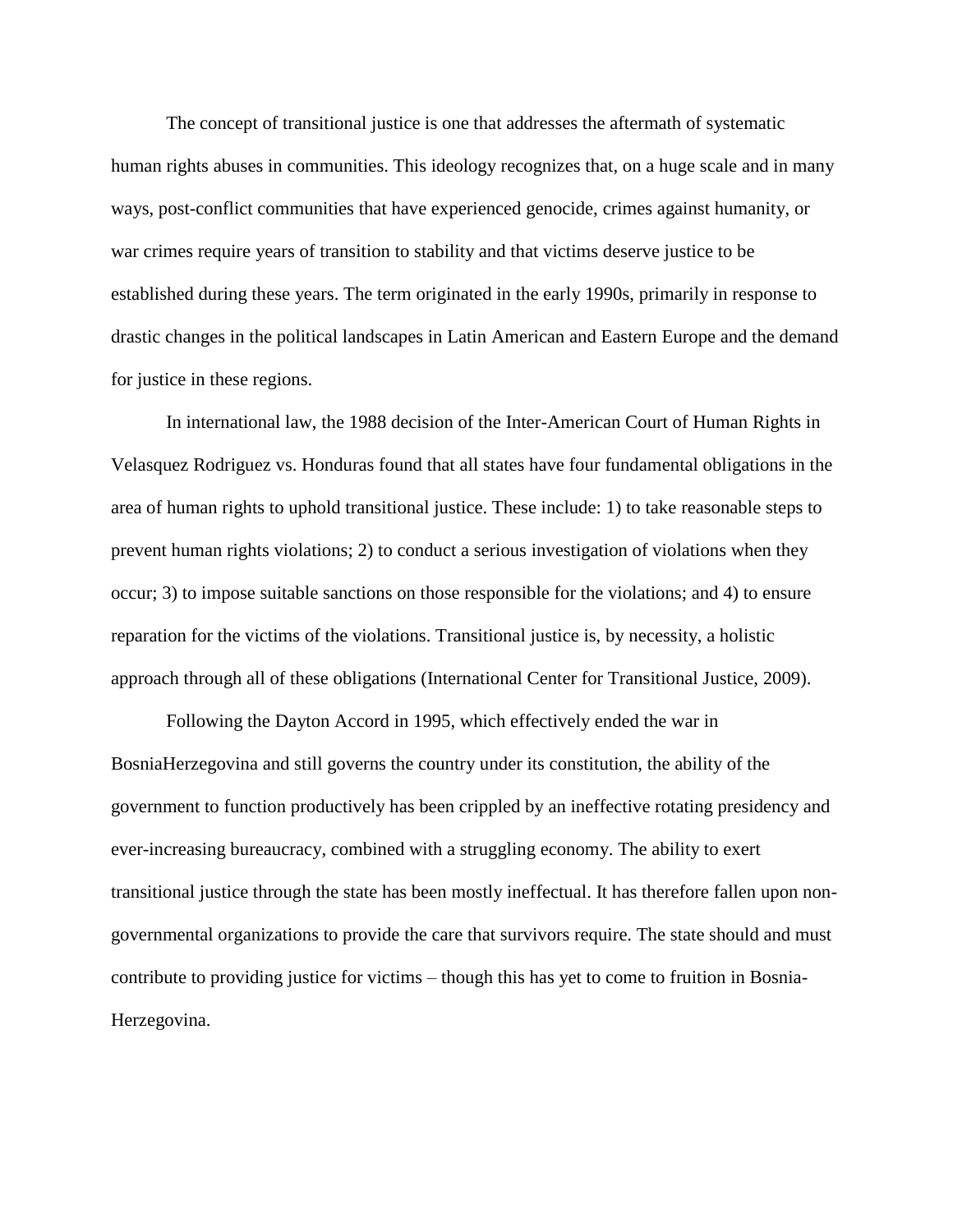Thus, in the absence of state involvement, there exists the potential for healthcare professionals to provide transitional justice through conducting scientific research and providing medical and psychological reparation for victims.

The potential of epidemiology and scientific research in human rights violations has historically been underutilized, though the implications of collecting epidemiological data following mass atrocity is of critical import to both validating the experience of survivors and evaluating the impact of human rights violations. Such studies can also generate evidence to support policy decisions during and after conflict. They generate quantifiable data of illnesses, morbidity, and mortality – establishing a concrete measurement of the quality of life experienced by survivors that can be understood by lawmakers and those involved in policy-making (Oskar & Ron, 2007). And because physicians are in the role of providing care, they also operate within a window of unique opportunity to record the experiences and health conditions of victims.

Given the hope that the state will eventually become more involved in the provision of justice-seeking measures, such studies can be utilized in formulating new governance. Retrospective studies in particular are of use in such areas, employing standardized questionnaires about past events. Studies during conflicts that employ similar methodologies are often difficult or impossible to obtain – and because little research has so far been conducted regarding women's experiences of sexual violence in the region, it is important that these studies are done now, even 20 years after the war.

Unfortunately, the collaboration between human rights groups and scientific research is currently lacking. Many human rights groups, such as Human Rights Watch, focus primarily on legal action with little focus on quantitative methods of epidemiology or sampling. This is a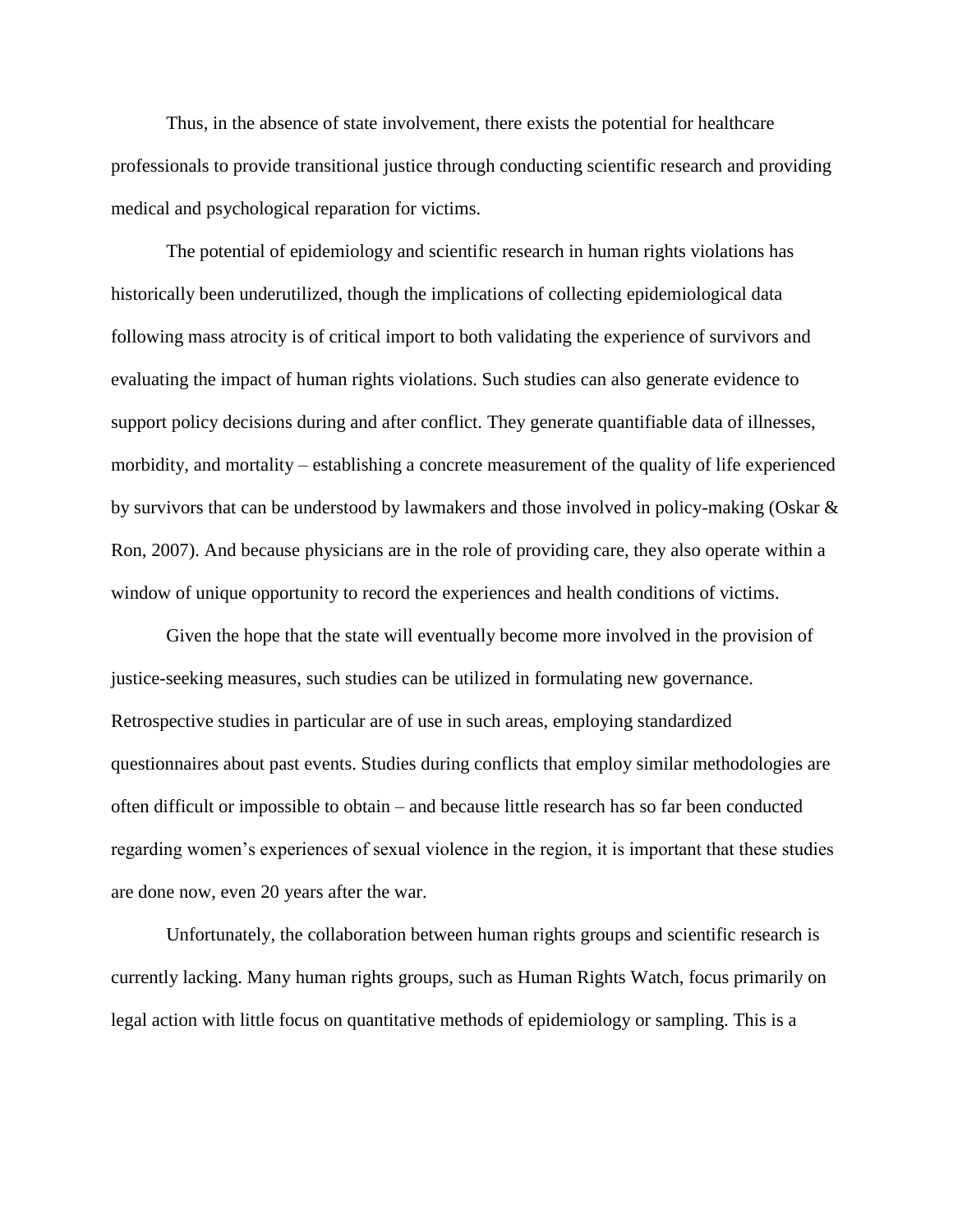prime opportunity for collaboration. By combining international law with science and medicine, transitional justice may be carried out more swiftly, effectively, and conclusively.

Scientific research, then, can play an important role in providing evidence against perpetrators. In 2002, Physicians for Human Rights published a report on the experiences of displaced persons in Sierra Leone. The survey was able to establish from the women who were sexually abused, that the primary rebel group, the Revolutionary United Front (RUF), was systematically committing rape on a wide scale (Pham, 2004). Physicians for Human Rights has conducted similar surveys on events in Kosovo, Afghanistan, and Iraq. This type of study could be used in order to bring the perpetrators of war crimes to justice.

Epidemiologists can also provide needs-based assessments – this is critical for evaluating the needs of this community. In terms of policy, immediate post-conflict surveys that establish a baseline on health conditions are of importance in evaluating the recovery of a country's infrastructure and health system. With follow-up studies to track improvements, we can aim to provide a reliable data set of public health parameters in post-conflict communities.

Mental health care, which is not commonly discussed but integral to an understanding of war-related rape, must be provided for in a model of transitional justice. Post-genocidal communities are at increased risk for a repeated genocide. Other risk factors include poor economic status, government corruption, conflict history, and social fragmentation – all of which exist in current Bosnia-Herzegovina. A study in Rwanda in 1994 demonstrated that individuals who experienced multiple traumatic events were less likely to support justice and reconciliation projects on both a national and local level (Pham, 2004). Another study among Kosovar Albanians after the war from 1998-1999 that demonstrated an association between traumatic war-related events, decreased mental health, impaired social functioning, and strong respondent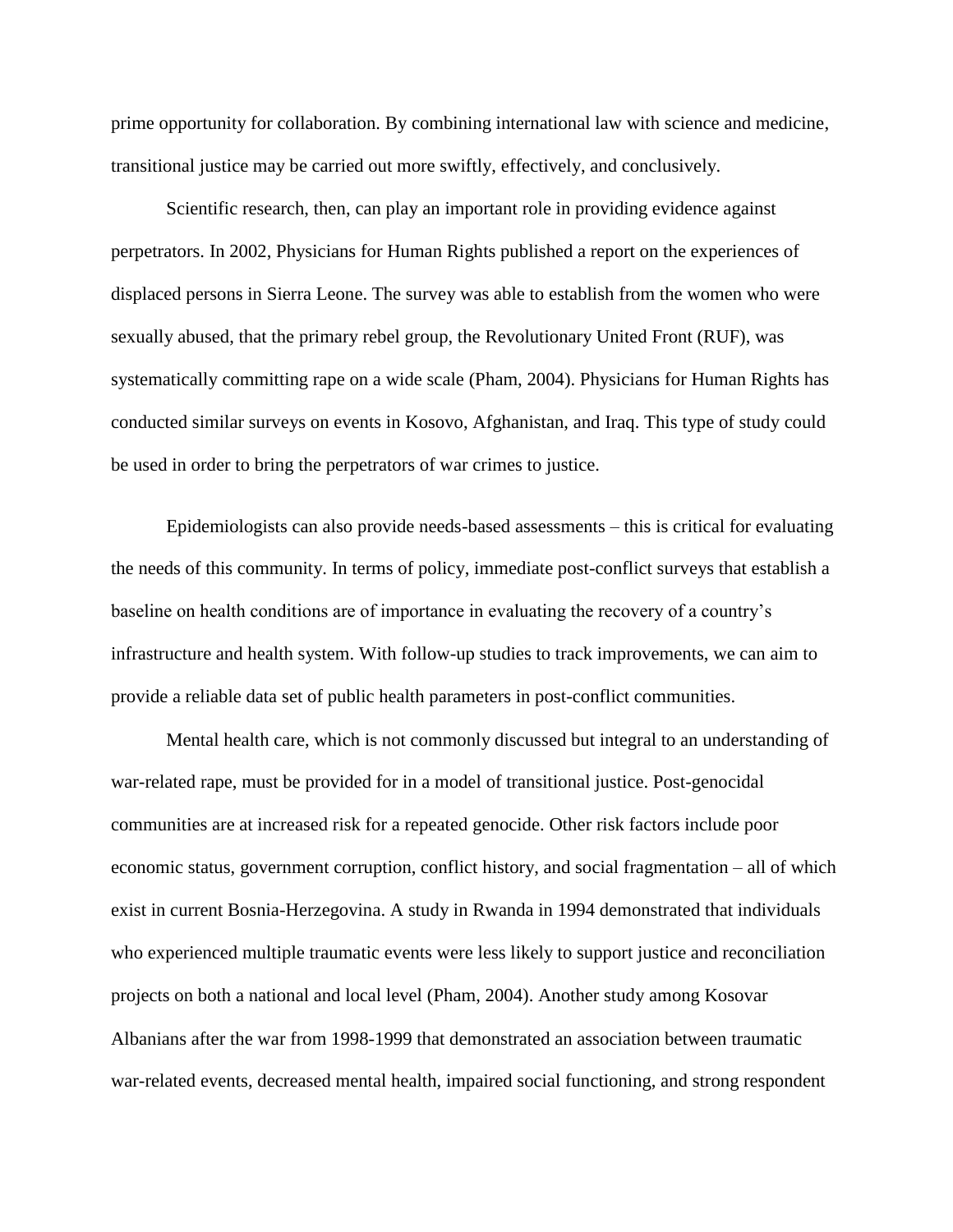emotions of hatred and revenge toward Serbs (Husic, 2014). Given the level of PTSD and psychological distress both in survivors of rape and the general public of Bosnia-Herzegovina, it is not surprising that there remains a divided society amongst Bosniaks, Croats, and Serbs. All of these are risk factors for repeated conflict with the potential for genocide, including genocide through acts of sexual violence. By improving the quality of mental healthcare for all individuals, we can alter the divisive risk factors in post-conflict communities.

Finally, the provision of clinical care for survivors is necessary for rehabilitation. Victims of sexual assault require access to quality services for both physical and psychological trauma. Unfortunately, this is not often a priority in post-conflict societies. The well-being of women in society is understood to be linked to social and economic development of nations (Cochran 2008). Without rehabilitation, women are unable to rejoin society fully. It is therefore critical that healthcare providers are involved in discussions of transitional justice – to both provide effective rehabilitation as well as document crimes.

Survivors of sexual violence should be entitled to quality healthcare provided by the state. It is important to note that while 79% of participants in Medica Zenica's study in the Federation of Bosnia-Herzegovina have achieved unique status of "civilian victim of war," the overwhelming majority stated that governmental institutions do nothing for survivors and that essential support is provided exclusively by NGOs. Medica Zenica's key informant focus groups with relevant NGOs revealed that the rights under this status has been, in reality, reduced to a monthly payment of 550 BAM (about \$300). The other rights that should legally be provided, including healthcare support and social needs, are not being realized in practice. This status also does not guarantee that survivors have a right to health insurance, and even if they do, it is often not on the level as other groups traumatized by the war.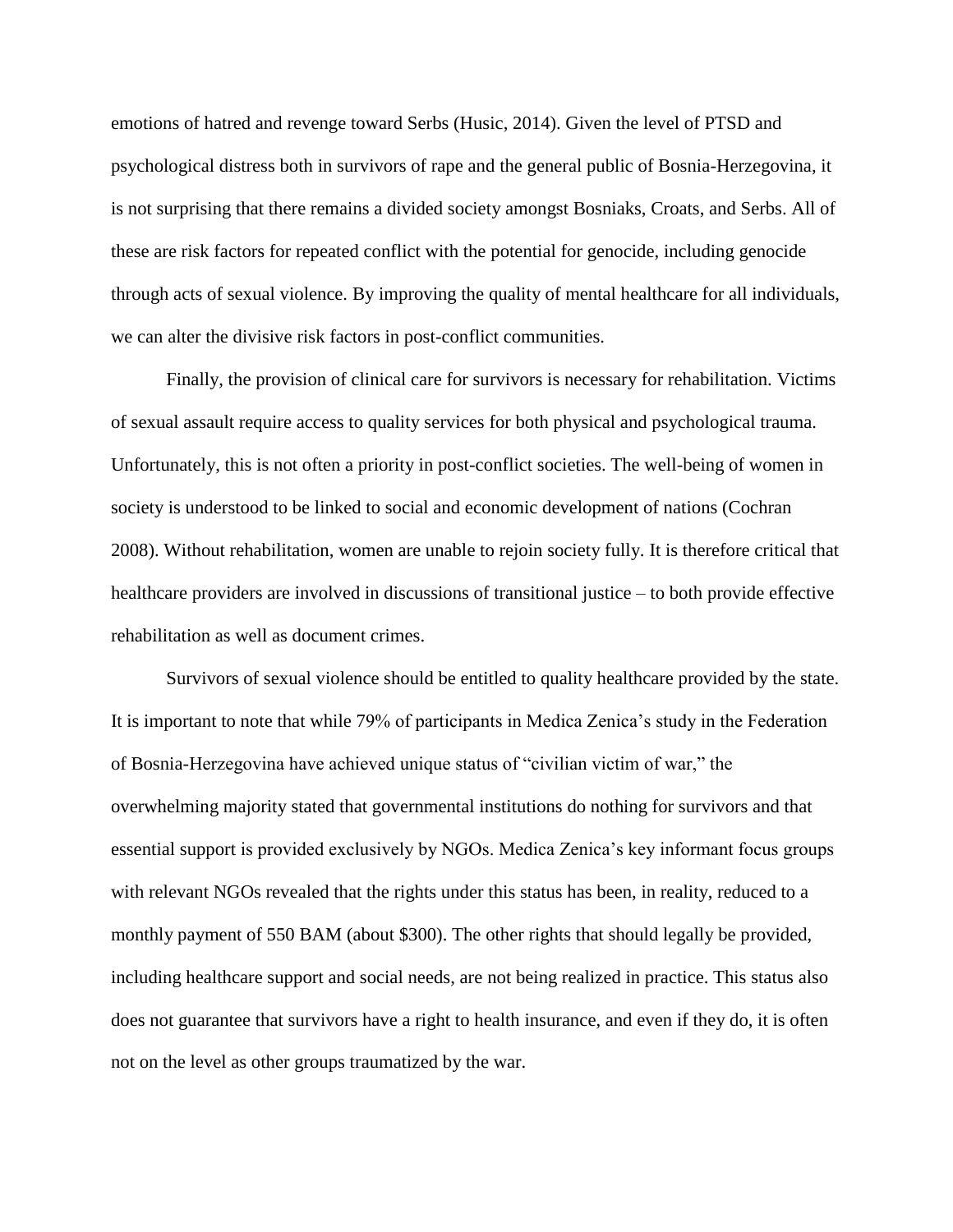The survivors of sexual violence during the war require the same care as other individuals– in addition, the quality of healthcare in Bosnia-Herzegovina must be improved to pre-conflict standards to improve the quality of health for survivors. By separating marginalized groups from others to receive care from NGOs as opposed to their local hospital, the stigmatization that women commonly feel is being enforced and upheld. It is the level of separation and isolation that these women face that must be addressed. The majority of survivors in Bosnia-Herzegovina report that they often feel blamed, discriminated against, or judged within the healthcare system. This experience is explained by Koss and Harvey (1991), who state sexual violence is a crime often met with reactions that further traumatize victims:

*"Sexual assault does not occur in social and cultural isolation: we live in a rape-prone culture that propagates messages that victims are to blame for the assault, that they caused it and indeed deserve it. Victims are faced with negotiating post-assault help seeking and ultimately their pathway to recovery within multiple hostile environments. If victims turn to formal systems, such as the legal, medical, and mental health systems, they may face disbelief, blame, and refusals of help instead of assistance. The trauma of rape extends far beyond the actual assault, and society's response to this crime can also affect women's well-being."* 

This can be combatted on an individual level, through positive interactions with healthcare workers – such experiences were cited by survivors as validating interactions that allowed them to seek out medical attention again in the future. One survivor recalls her physician saying to her, "Whatever I say to you I know I can't heal your wounds. How do I estimate this to you, or to any other woman?" Another survivor offers the following advice to other survivors: "To get help from doctors, psychologists, to turn to an institution or an NGO." Medica Zenica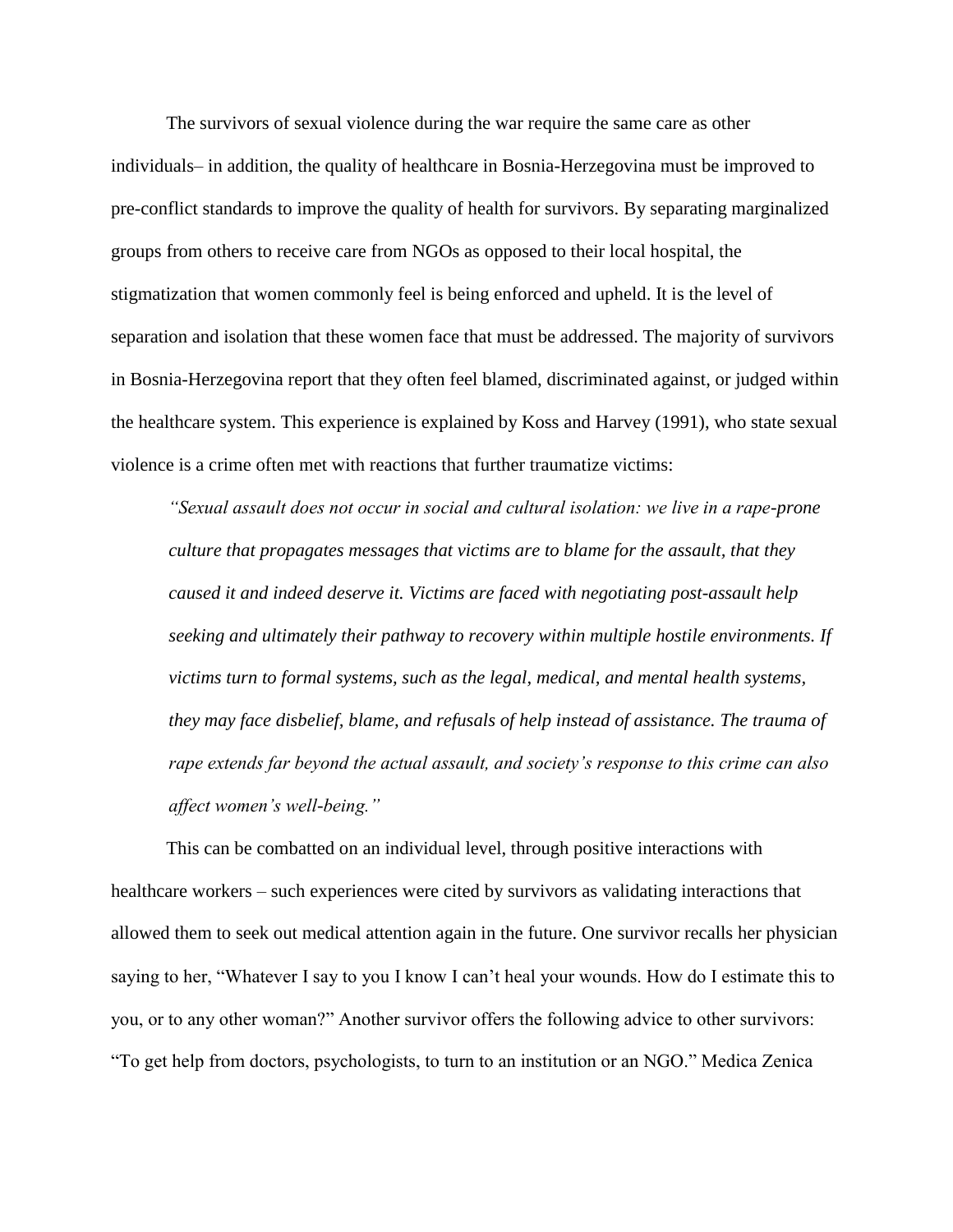was commonly cited as the first place survivors turned to for safety, medical care, surgery, or the need to testify (Husic, 2014).

Women's groups and organizations must be strengthened, funded, and supported by a wide range of staff. There are currently at least three primary non-governmental organizations in Bosnia-Herzegovina that provide healthcare specifically for survivors of war rape – Medica Zenica, Vive žene, and Snaga žene. All of these are local, rather than international. Despite the fact that this responsibility lies with the state according to international human rights law, Medica Zenica alone has provided 400,000 instances of care for women since its foundation in 1993. This organization, based upon the German feminist organization 'medica mondiale,' and founded by a German gynecologist, follows a feminist research paradigm and has been instrumental in providing care through mobile programs and primary care exams. Snaga žene's work is focused on displaced populations - refugee settlements in Višca, Jezevac, and Karaula in Tuzla canton, and returnee communities in Mahala, Osmaci, and Srebrenica in the Eastern Republic of Srpska. Vive žene is primarily focused upon rehabilitation and psychotherapy. Groups such as these not only provide services for women – they lobby upon their behalf, ensuring that the interests of rape survivors are represented.

## **Conclusions**

The sexual violence against women in Bosnia-Herzegovina was not unprecedented, nor was it the last example of such. Recent conflicts in Rwanda, Sierra Leone, Sri Lanka have produced reports of systematic rapes – and now, reports are surfacing that women are being systematically raped and enslaved by the Islamic State. There is an urgent need for systematic surveillance of these reports, through public health and epidemiological studies to assess their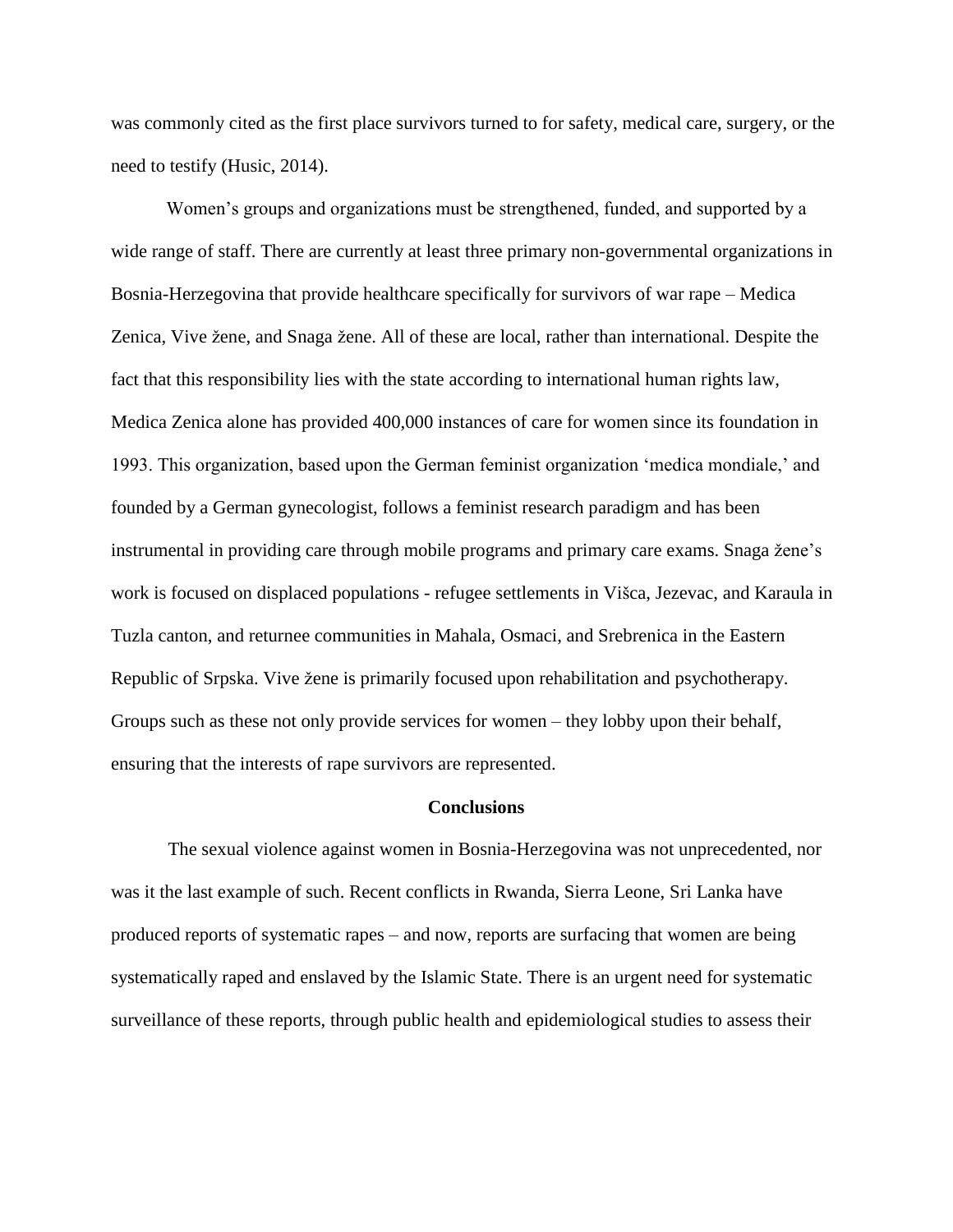incidence and current humanitarian needs. This can then be combined with international law to appropriately address intervention.

The current landscape of transitional justice within Bosnia-Herzegovina is an example of a conflict zone that has been left with an ineffective government, poor economy, and individuals in great need of clinical care. It demonstrates that physicians can be an important part of transitional justice, universally. While operative NGOs providing specialized healthcare are consistently rated favorably by survivors, this is insufficient considering the vast number of women who continue to be affected by sexual violence during the war. In order to secure the success of transitional justice in Bosnia-Herzegovina, it is essential that the public and private sectors utilize physicians fully as both researchers and care providers.

# **Sources Referenced**

Amowitz, L., Reis, C., Lyons, K., Vann, B., Mansaray,B., Akinsulure-Smith, A., Taylor, L., Iacopino, V. (2002). Prevalence of War-Related Sexual Violence and Other Human Rights Abuses Among Internally Displaced Persons in Sierra Leone. *Journal of the American Medical Association, 287*:513-521.

Applebaum, A (2012). *Iron Curtain. The Crushing of Eastern Europe, 1944–1956*. New York, NY: Doubleday.

Astbury, J. (2006). Services for victim/survivors of sexual assault: Identifying needs, interventions, and provision of services in Australia. *Australia Center for the Study of Sexual Assault Issues, 6.* Melbourne, Australia: American Institute for Family Sciences.

Cardozo, B., Vergara, A., Agani, F., Gotway, C. (2000). Mental health, social functioning, and attitudes of Kosovar Albanians following the war in Kosovo. *Journal of the American Medical Society, 284*:569-77.